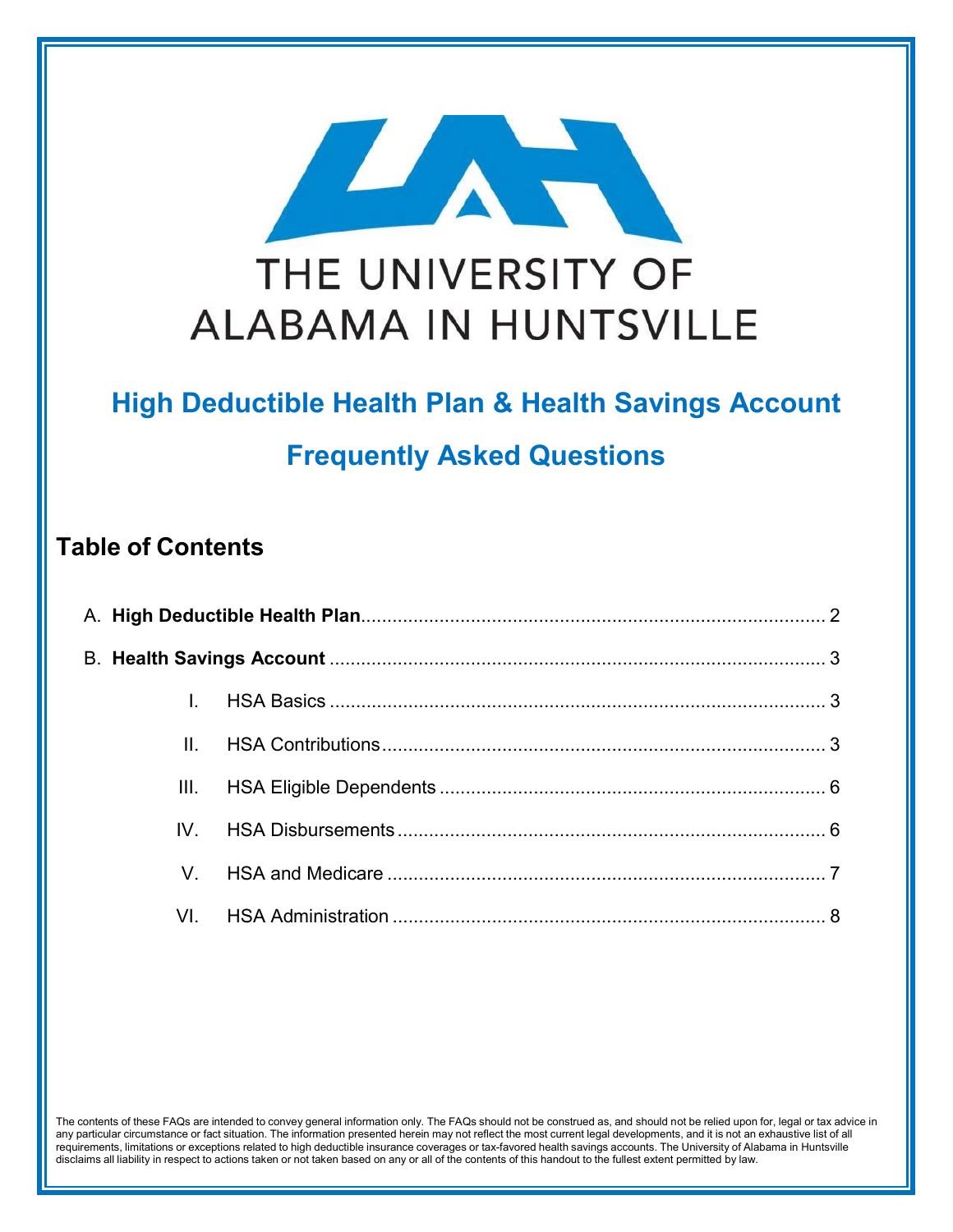## **HDHP – Frequently Asked Questions**

#### **What is a High Deductible Health Plan (HDHP)?**

**A.** An HDHP is a health insurance plan that has a higher deductible – the amount of first-dollar medical expenses you pay each year before insurance coverage begins paying a portion of the claims. While the deductible is higher with this type of plan, your premiums are lower than the current PPO plan. High deductible health plans don't begin to pay the cost of medical expenses until after you've met the deductible.

#### **What happens when you meet the deductible in an HDHP?**

**A.** Once you meet the deductible, you and UAH will share the cost of your care (coinsurance) until you have reached the annual out-of-pocket maximum limit. Once the out-of-pocket maximum is reached, the plan pays 100% of covered claims for the remainder of the calendar year.

#### **Are preventive services subject to the deductible in an HDHP?**

**A. No.** Preventive services are covered at 100% in-network along with a list of basic preventive prescription drugs also covered at 100%. You can find a comprehensive list of these services at www.AlabamaBlue.com/preventiveservices. All other covered services (including non-preventive prescription drugs) are subject to the deductible before the plan begins to pay a portion of the cost.

#### **What are the prescription drug benefits in an HDHP?**

**A.** Certain preventive prescription drugs are covered at 100%. All other prescriptions from in-network pharmacies are covered at 80% after the deductible. To view the current list, visit www.bcbsal.org and navigate to Pharmacy > Prescription Drug Lists. Under Large Group Plans select the **NetResults 1.0 Drug List (4 Tiers)** for the standard formulary or the **NetResults ACA Preventive Drug List**.

#### **Does the HDHP have copayments for certain services?**

**A. No.** Unlike the PPO plan, the HDHP does not have copayments for any services. Once you meet the deductible, you will pay a 20% coinsurance on all covered medical and prescription drug claims up until you reach the annual out-of-pocket maximum.

#### **What is the deductible and out-of-pocket maximum for the HDHP?**

**A.** The HDHP deductible and out-of-pocket maximums include both medical and prescription drug claims.

|                                                            | <b>HDHP (In-Network)</b>                                          |  |
|------------------------------------------------------------|-------------------------------------------------------------------|--|
| <b>Deductible</b>                                          | \$1,400 per Employee Only Contract<br>\$2,800 per Family Contract |  |
| <b>Coinsurance</b>                                         | Services are covered at 80% after the deductible.                 |  |
| <b>Out-of-Pocket Maximum</b><br>(Deductible & Coinsurance) | \$3,500 per Employee Only Contract<br>\$7,000 per Family Contract |  |

*Please note the Family deductible and out-of-pocket max may be satisfied by one or more persons.*

#### **What company will administer the HDHP and which providers will be in-network?**

**A.** The PPO and HDHP plans are both administered by Blue Cross and Blue Shield of Alabama, use the same in-network providers, and cover the same services.

#### **Will I be able to switch from the PPO plan to the HDHP (or vice versa) mid-year if I experience a qualifying life event?**

**A. No.** Regardless of the qualifying life event, you must stay enrolled in either the PPO or the HDHP for the entire calendar year. You can switch between tiers, but you cannot switch between medical plans until the next Open Enrollment (October 2022 with a January 1, 2023 effective date).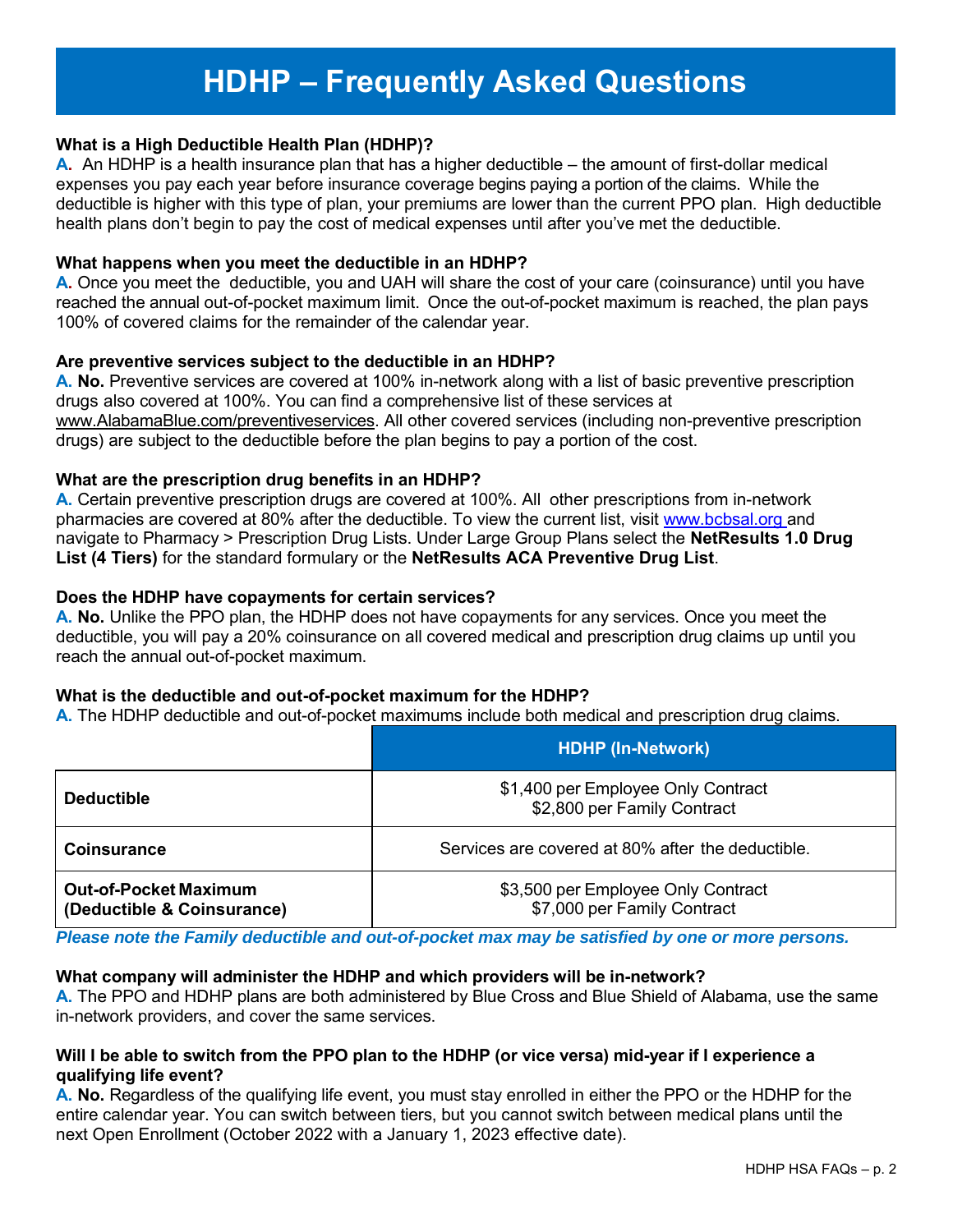### **I. HSA Basics**

#### **What is a Health Savings Account (HSA)?**

**A.** An HSA is a tax-advantaged savings account available only to individuals enrolled in a qualified HDHP. HSA's are individual savings accounts, but the money in the account may only be used to pay for qualified medical, dental, and vision expenses. Contributions are deposited into the account by you and/or your employer and are limited to a maximum amount each calendar year, per IRS regulations. Any unused money in the account automatically rolls over to next year.

An HSA offers triple tax savings:

- 1. **Tax free** payroll contributions from the employee and UAH.
- 2. **Tax free** earnings will accumulate, if the HSA funds are invested.
- 3. **Tax free** distributions, when HSA funds are used to pay for qualified medical expenses.

#### **When can I open my HSA account?**

**A.** You must first be enrolled in the HDHP. Once you are enrolled, you can add the HSA at any time, but the effective date will be the 1st of the following month. For example, if you are hired on **May 9** and you immediately enroll in the HDHP and the HSA on the same day, your HSA account will not be officially opened until **June 1**. Any expenses incurred prior to June 1<sup>st</sup> are not eligible for HSA reimbursement. Expenses incurred on or after June 1<sup>st</sup> would be eligible for HSA reimbursement.

#### **Will I be automatically enrolled in the HSA on January 1 if I am enrolled in the HDHP?**

**A. No.** Employees in the HDHP are not required to participate in the HSA. You must make an active election to enroll in the HSA. You must enroll in the HDHP *before* you can enroll in the HSA. You can change your contributions to the HSA once per month by logging in to HR Connection, and each contribution change will be effective on your next available paycheck.

### **II. HSA Contributions**

#### **Who is eligible to make HSA contributions?**

**A.** In order to be eligible to make contributions to a Health Savings Account:



You must be enrolled in the HSA-qualified HDHP offered by UAH.



You cannot have **other coverage** with any non-high deductible medical plan. In other words, an HDHP must be your only health insurance. This includes the following coverage examples:

- You cannot also be enrolled under your spouse's PPO plan.
- You cannot be enrolled in any Medicare plans.
- You cannot be covered by TRICARE or TRICARE for Life.
- You cannot have used Veterans Affairs (VA) medical benefits in the prior three months, except in cases where the medical services were for a service-connected disability.



You and your spouse cannot be enrolled in a healthcare Flexible Spending Account (FSA) or Health Reimbursement Account (HRA) in the same year.



You cannot be claimed as a tax dependent on another person's tax return.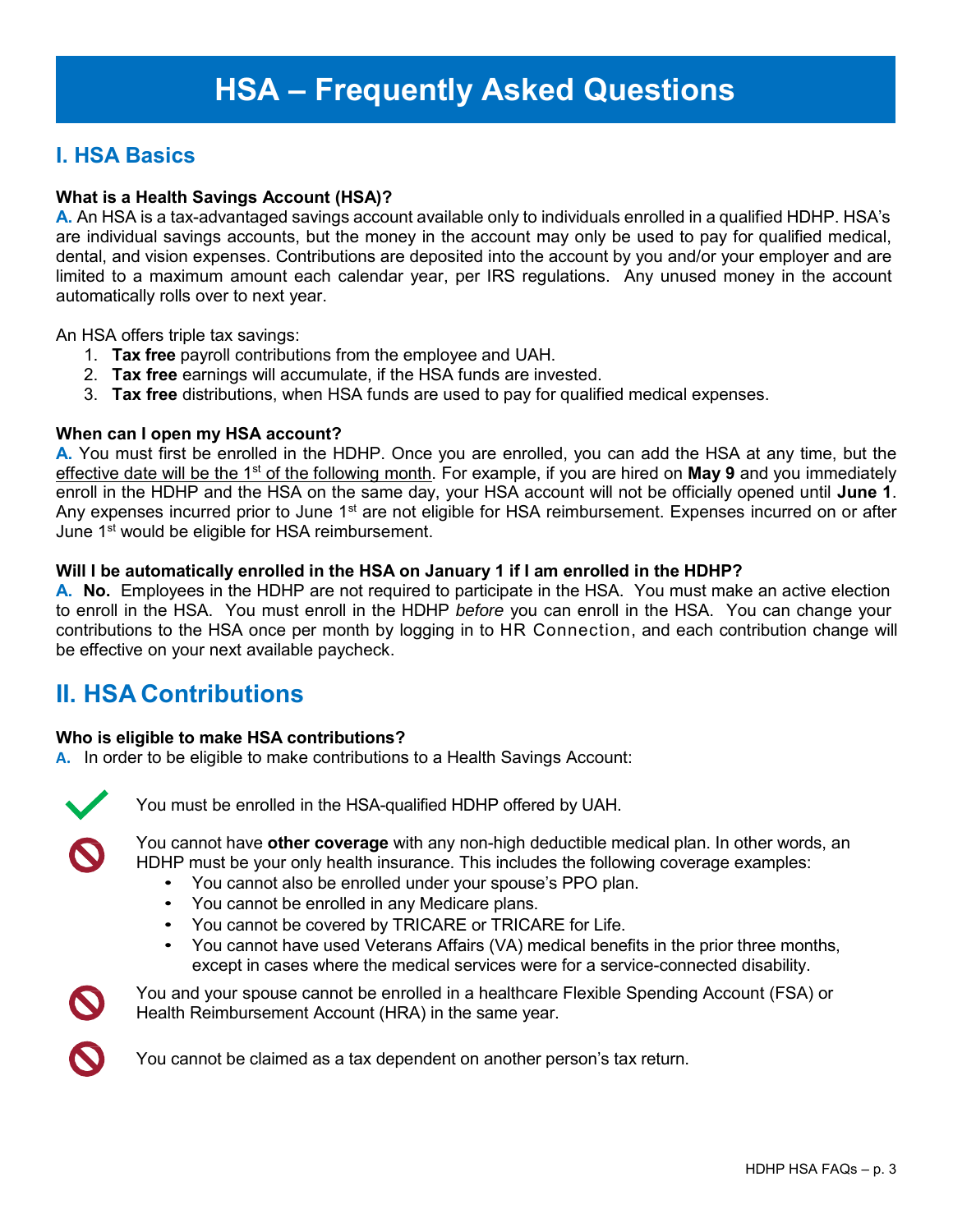#### **Can I participate in the healthcare flexible spending account (FSA) and the HSA plan?**

**A. No.** IRS regulations prohibit you or your spouse from participating in a healthcare flexible spending account if you contribute to an HSA. However, you can still contribute to the dependent care flexible spending account (DCA) plan to cover childcare expenses.

#### **Who else can contribute to my HSA?**

**A.** Anyone can contribute to your HSA. This includes you, the University, your spouse or anyone else on your behalf. You can then make tax-free withdrawals to pay for eligible medical expenses. All contributions to your HSA are counted towards your annual contribution maximum regardless of who makes the contribution. If you have two HSAs, the contributions are combined in determining your annual contribution. Contributions to an HSA may be made **until April 15** for the prior calendar year.

#### **Will the University contribute to my HSA plan in 2022?**

**A. Yes.** Employees who enroll in The University's HDHP and who also enroll in the HSA plan will receive the following "seed money" contribution amounts:

- **\$450** per Employee Only
- **\$900** per Family without a Spouse or Family with a Spouse

The University will make a one-time contribution to your HSA account in January (or the first of the month after you enroll in the HSA if mid-year), and you may contribute each payroll period. Only HDHP participants will receive the initial contribution of HSA seed money. PPO participants are not eligible.

#### **Does the HSA have annual contribution limits like the Healthcare Flexible Spending Account (FSA) or Dependent Care FSA?**

**A. Yes.** The 2022 annual contribution limits are:

- Individual pre-tax contribution is **\$3,650**.
- Family pre-tax contribution is **\$7,300**.

The annual contribution limit is a combination of employee and university contributions. For example:

|                      | <b>UAH SEED MONEY</b> | $+$ | <b>EMPLOYEE CONTRIBUTION</b> | $\sim$ $=$ $\sim$ | <b>ANNUAL LIMIT</b> |
|----------------------|-----------------------|-----|------------------------------|-------------------|---------------------|
| <b>Employee Only</b> | \$450                 |     | \$3,200                      | $\equiv$          | \$3,650             |
| <b>Family</b>        | \$900                 |     | \$6,400                      | $\equiv$          | \$7,300             |

#### **How much can I contribute to my HSA each month?**

**A.** In addition to the annual contribution limits, the IRS has established a "general monthly contribution rule." For each month you are HSA-eligible, you may contribute one-twelfth of the applicable maximum contribution limit. For example, the family employee contribution limit is \$6,400 in 2022 so you could contribute a maximum of **\$533.33** per month (\$6,400 / 12 months). The monthly limit for employee only is **\$266.66** (\$3,200 / 12 months).

|                                           | <b>Employee Only</b> | <b>Family</b> |
|-------------------------------------------|----------------------|---------------|
| <b>Annual Employee Contribution Limit</b> | \$3,200              | \$6,400       |
|                                           |                      |               |

**LAST MONTH RULE NOTE: There is an exception to the general monthly contribution rule. If you become HSA- eligible during the calendar year, you can still make a full-year's HSA contribution online through PayFlex, as long as you are HSA-eligible during the last month of the year (i.e., you are HSA-eligible on December 1st, 2021). This is known as the Last Month Rule. If you join the HDHP in December and contribute the full-year's HSA contribution, then you must remain enrolled in the HDHP for the entire 12-month period following (i.e., next calendar year) or you will face a 20% tax penalty on the contribution. Can I make additional contributions to my HSA if I am at least 55 years old?**

**A. Yes.** These are known as catch-up contributions. You can contribute an additional \$1,000 per year to your HSA during the year in which you turn 55 years old and every year after. For example, if you turn 55 on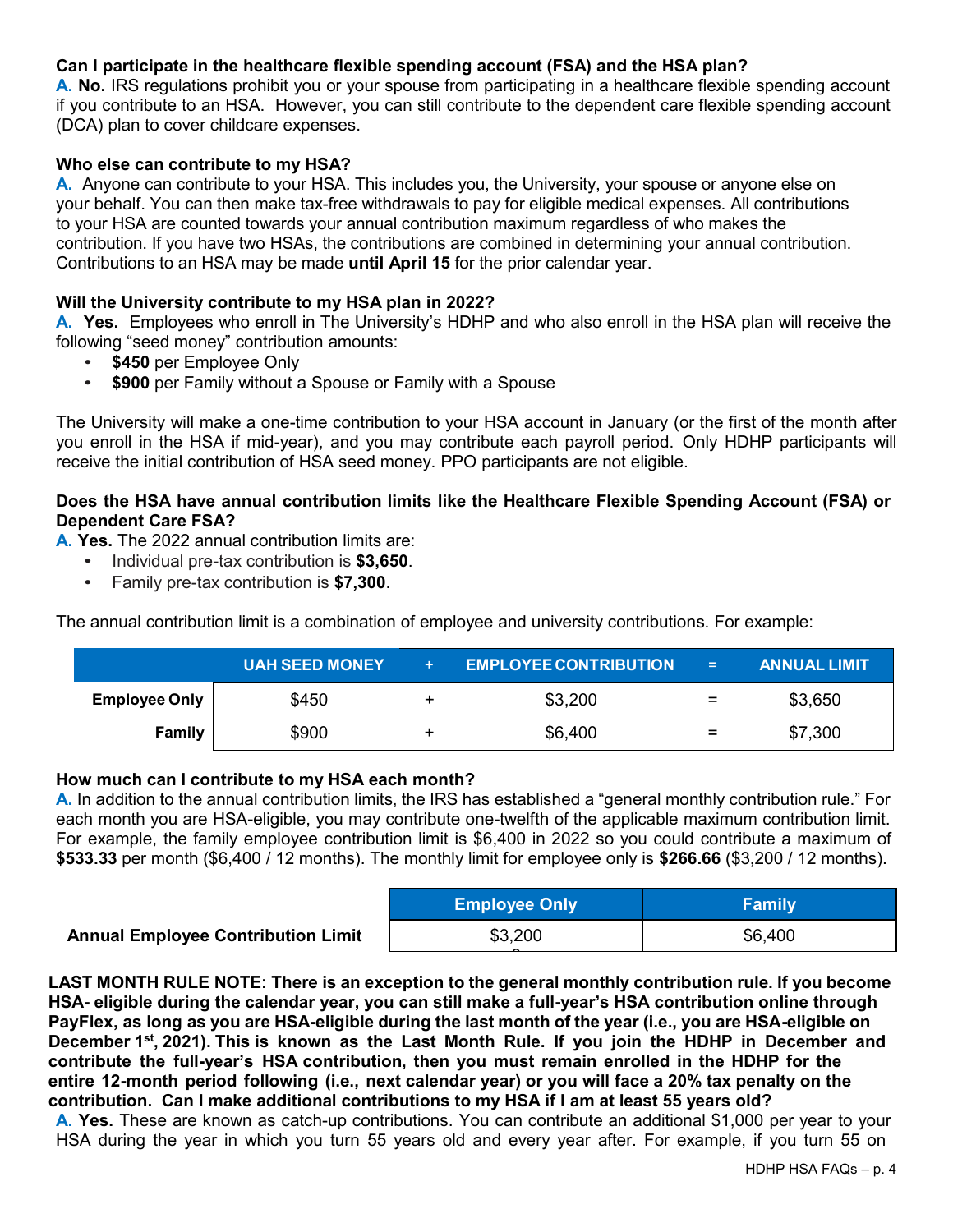November 30, 2022, you could begin to contribute the extra money as early as January 1, 2022. The \$1,000 additional contribution will also be prorated for an extra **\$83.33** per month on top of the 1/12 monthly limits stated above. If you and your spouse are **both** over the age of 55, you must have separate HSAs in order to both make \$1,000 catch-up contributions.

#### **How do the maximum annual HSA contribution limits apply to a married couple if both spouses are eligible individuals and one spouse has self-only HDHP coverage and the other spouse has family HDHP coverage?**

**A.** The maximum annual HSA contribution limit for a married couple if one spouse has family HDHP coverage and the other spouse has self-only HDHP coverage is the annual maximum for family coverage. The contribution limit is divided between the spouses by agreement. This is the result whether or not the family HDHP coverage includes the spouse with self-only HDHP coverage.

**Example.** For 2022, H and W are married. Both are 40 years old. H and W are otherwise eligible individuals. H has self-only HDHP coverage. W has an HDHP with family coverage for W and their two children. The combined contribution limit for H and W is \$7,300, which is the statutory family contribution limit for 2022. H and W divide the \$7,300 contribution limit between them by agreement.

#### **What happens if I contribute to my HSA but I am not eligible, or I contribute more than the annual limit?**

**A.** An HSA is an individual account and not an employer account. **Therefore,** i**t is your responsibility** to ensure you are eligible to make contributions or participate in an HSA and to determine whether any contributions to the HSA have exceeded the applicable maximum annual contribution limit. If you exceed the limit, you could be liable for tax penalties up to 6%. PayFlex reports all HSA contributions directly to the IRS.

#### **What can I do to minimize my tax penalty if I contribute too much?**

**A.** Individuals who make excess contributions during the year may withdraw all contributions in excess of the annual limit and avoid paying a 6% excise tax penalty. If you catch your mistake before you file your taxes, you can avoid all penalties by removing the excess contributions from your HSA and treating them as normal taxable income.

#### **What happens to my HSA if I don't use all the contributions at the end of the year?**

**A.** Your HSA and the money in it belong to you—not the University or an insurance company. At the end of the calendar year, you keep any unused funds in your HSA. There is no "use it or lose it" rule, making it a great way to save money for future medical expenses. Additionally, your account is completely portable, meaning you can keep your HSA even if you:

- Change jobs or become unemployed
- Change your medical coverage
- Retire
- Move to another state

#### **What are my investment options with my HSA?**

**A.** One unique aspect of an HSA is the ability to invest some of your savings to potentially increase the value of your account and save for retirement. To invest your HSA funds, you must have a **minimum balance of \$1,000** in your HSA. Any dollar amount in excess of the \$1,000 may be rolled over into your HSA Investment Account via online Transfer/Distribution at www.payflex.com. You determine how you want to allocate your money into the mutual fund options provided by PayFlex. For advice on investments choices, we recommend you contact a licensed investment expert. Neither PayFlex nor UAH will offer any investment advice.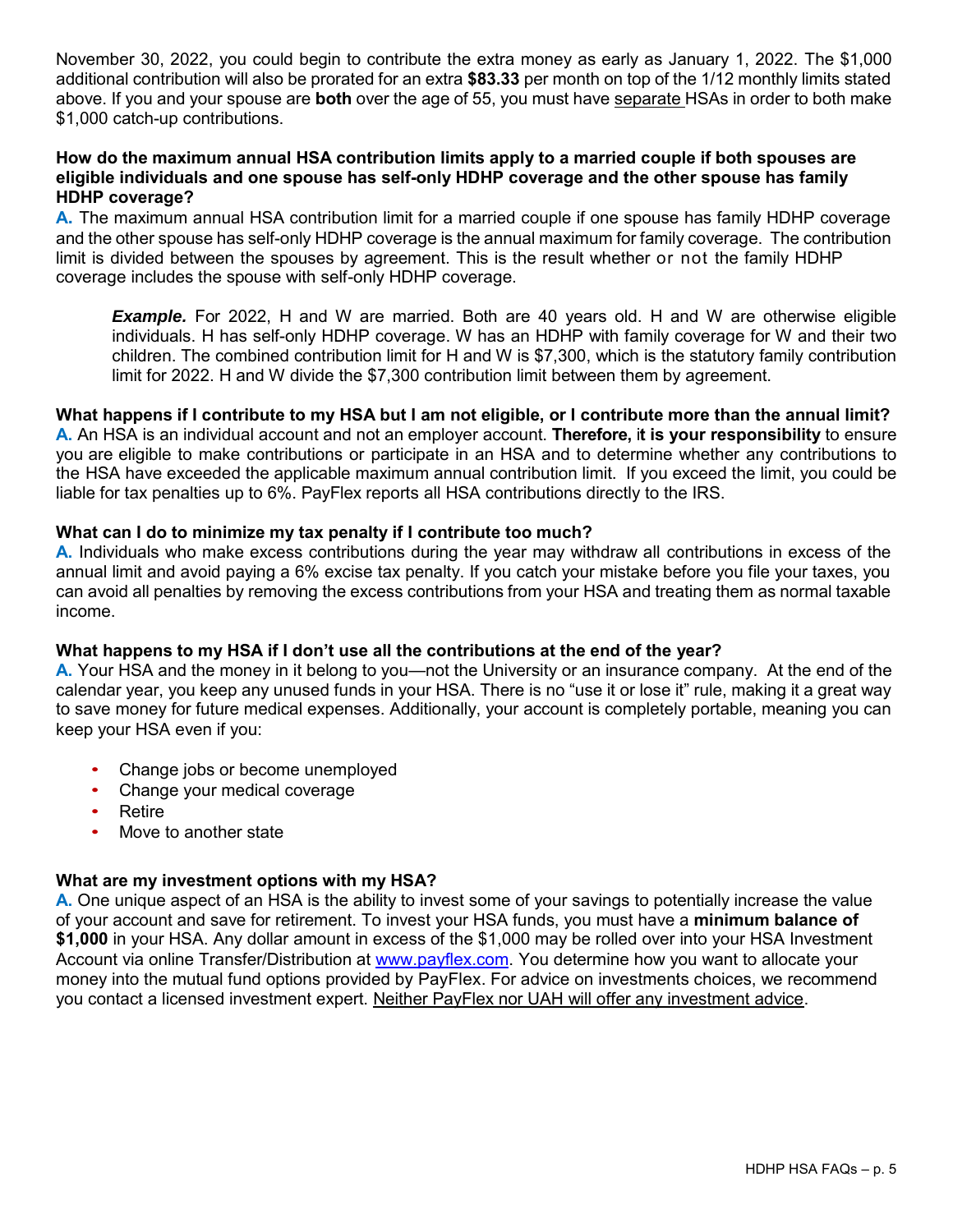### **III. HSA Eligible Dependents**

#### **Can I use my HSA to pay for my spouse or children's qualified medical expenses, even if they aren't enrolled on UAH's HDHP?**

**A. Yes.** As long as an expense is not paid or reimbursed by any other source, you can use the funds in your HSA to pay for qualified medical expenses incurred by your spouse and dependents whom you claim on a tax return. If you are divorced or separated, your child is treated as the dependent of both parents regardless of which parent claims a child's exemption.

#### **Can I use my HSA to pay for my adult child who is not a tax dependent, but is enrolled as my dependent on UAH's HDHP?**

**A. No.** While the ACA allows parents to keep their adult children on their health care plans until age 26, the IRS regulations applicable to HSAs generally only allow HSA owners to pay for their child's medical expenses until age 24, if the child is a full-time student. See IRS Publication 969.

#### **If I cannot use my HSA to pay for my adult child's medical expenses, what other options do I have? A.** Your adult child who is not a tax dependent and who is enrolled on your HDHP can open his/her own HSA. PayFlex does not offer retail HSA accounts, but several other vendors are available. Since your adult child is covered under a family HDHP, he/she can deposit up to the annual family contribution maximum to their HSA.

### **IV. HSA Disbursements**

#### **When can I use my HSA dollars?**

**A.** HSA dollars can be used immediately following your account activation and once contributions have been made. Unlike the healthcare flexible spending account, your monthly contributions will be available with each paycheck – not all at once at the beginning of the year. You can use your HSA funds to pay for qualified medical expenses incurred after your HSA is established. You cannot use the funds to pay for medical care that you received before you opened the HSA. Qualified expenses generally include the expenses listed in IRS Publication 502 for the medical expenses tax deduction:

- Health plan deductibles, copays and coinsurance
- Out-of-pocket expenses for prescription drugs
- Qualified healthcare expenses for your tax dependents
- Health insurance or medical expenses, if unemployed
- Long-term care expenses and insurance
- Dental and vision treatments not covered by insurance, including orthodontia

Remember that HSA funds cannot be used to pay expenses covered by any other source.

#### **Can I use my HSA dollars to pay for other insurance premiums?**

**A.** Generally, you cannot use your HSA to pay medical insurance premiums, but there are some exceptions.

- You can pay for healthcare coverage while receiving federal or state unemployment compensation.
- You can pay COBRA premiums with HSA dollars if you are eligible for COBRA benefits.
- Once you are 65 and eligible for Medicare, you can use your HSA to pay Medicare premiums (A, B, C, and D), out-of-pocket expenses that Medicare does not pay, and Medicare HMO premiums.

#### **How do I pay my physician or the hospital for services with HSA dollars?**

**A.** In most cases, once the medical claim has been processed, out-of-pocket expenses will be billed to you (if any). At that time, you can use your HSA debit card to pay for any out-of-pocket expenses; or you can use your personal funds and request reimbursement from your HSA at a later date.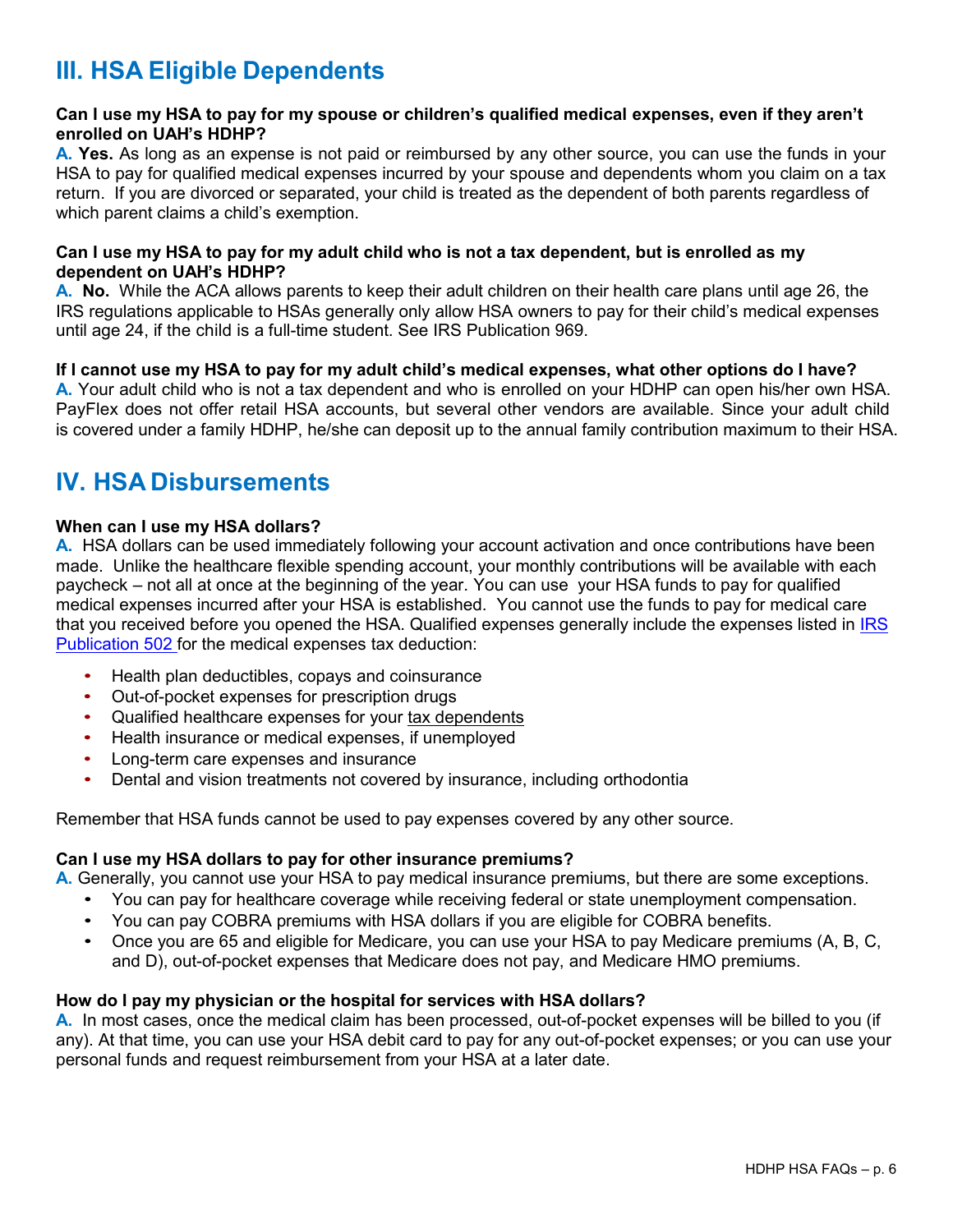#### **Can I use my HSA dollars to pay for my dependent's medical expenses, or do they each need their own HSA account?**

**A. Yes.** You can use your HSA dollars to pay for any eligible dependent, including a spouse and tax-dependent children. This remains true even if your dependents are not currently covered by UAH's HDHP, but are covered under another health plan.

*Example:* Joe has Employee Only HDHP coverage at UAH, but his wife Susan has Family PPO coverage at Susan's employer for herself and their children. Joe can still use his HSA dollars to pay for the family's qualified medical expenses. This applies regardless of when new dependents join Joe's HDHP. If Joe enrolls in the HDHP in January 2021 then Susan drops her PPO coverage and enrolls in the HDHP in January 2022, all of Joe's previously saved HSA dollars can still be accessed by Susan.

#### **What if I used my HSA dollars to pay for non-qualified expenses?**

**A.** You can withdraw money from your HSA at any time and for any reason. However, if your HSA money is not used for qualified medical expenses, you will have to pay income tax on your withdrawal. You may also have to pay a 20% additional excise tax or penalty, unless the withdrawal is made after you attain age 65, become disabled, or after your death.

### **V. HSA and Medicare**

#### **Can I contribute to an HSA if I am currently enrolled in Medicare?**

**A. No.** Once you turn age 65 and enrolled in Medicare Part A, B, C, or D, you are no longer eligible to contribute to an HSA. However, if you have existing HSA dollars you contributed prior to turning 65, and enrolling in Medicare, then you can still use those to pay for qualified medical expenses.

#### **Can I use my HSA dollars to pay for Medicare premiums?**

**A.** Generally, you cannot use your HSA to pay medical insurance premiums, but there are some exceptions. Once you are 65 and eligible for Medicare, you can use your HSA to pay Medicare premiums (A, B, C, and D), out-of-pocket expenses that Medicare does not pay, and Medicare HMO premiums. You cannot pay Medigap premiums with your HSA. Medigap is insurance that individuals can buy to cover out-of-pocket costs that are not covered by Medicare.

#### **What if my spouse turns 65 before I do, can I use my HSA dollars to pay for their expenses?**

**A. Generally, yes.** You can use your HSA dollars to pay for your spouse's qualified medical expenses like copayments, coinsurance, and deductibles. However, you **cannot** use your HSA dollars to pay for your spouse's Medicare premiums.

**Example:** Joe, age 65, and Jenny, age 56, are married. Joe recently turned 65 and enrolled in Medicare. Jenny has an HSA with family coverage. Joe can no longer contribute to the HSA but can continue to use the funds accumulated in Jenny's account to pay his qualified medical expenses. However, he **cannot** use Jenny's HSA to pay for his Medicare premiums because Jenny has not yet reached age 65.